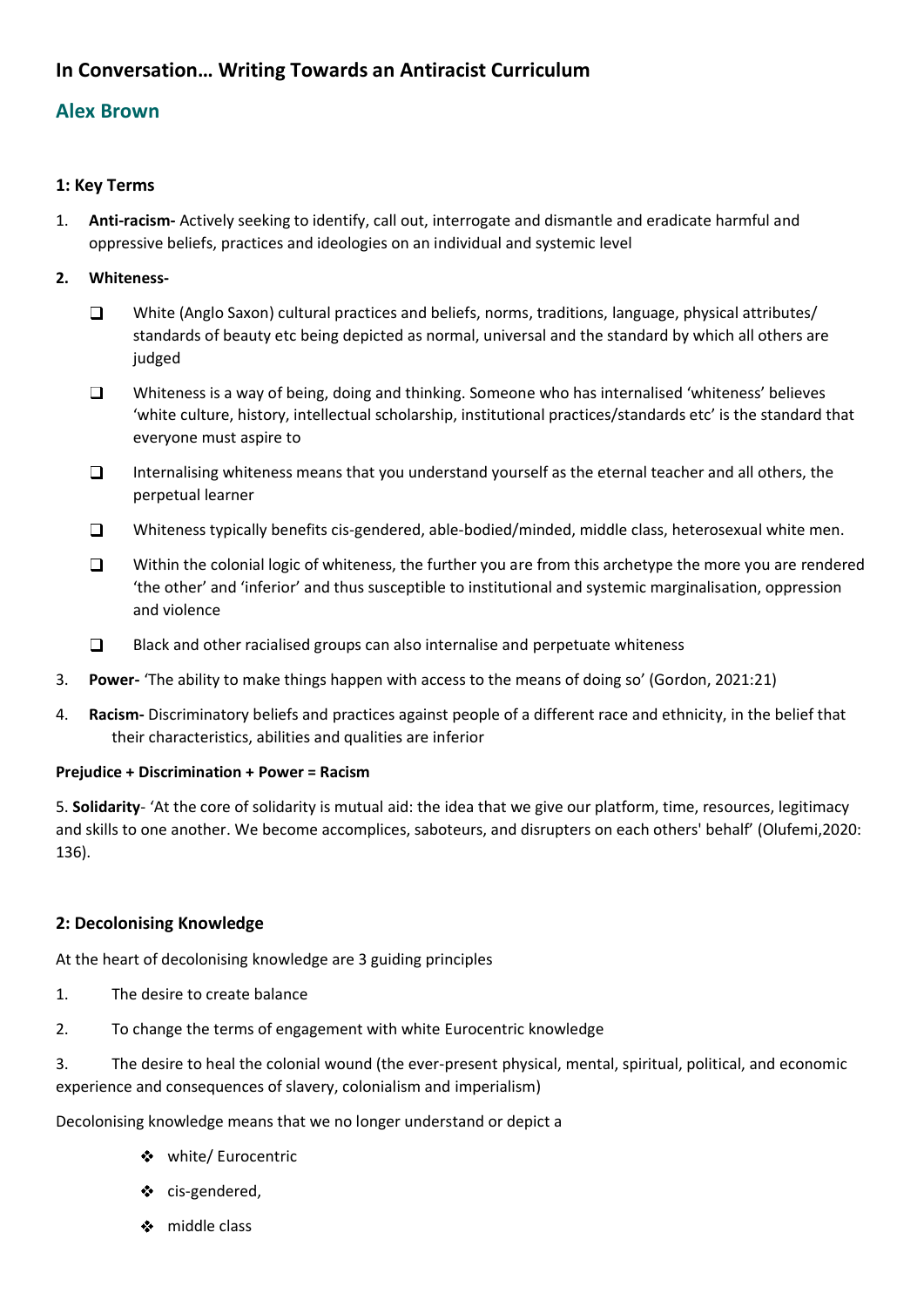- heterosexual مجم
- able bodied/minded male

perspective as 'universal' or the measure by which, we value other forms of knowledge. we need to be able to hold multiple forms of systematic forms of oppression in juxtaposition and understand how they intersect and interlock with one another

Decolonising knowledge also requires that we no longer conform to white Eurocentric hegemony regarding; sites of knowledge production and our accepting of who the 'producers' and 'gatekeepers' of knowledge are.

Decolonising knowledge requires us to internalise the reality that knowledge outside this paradigm should not exclusively be utlilised as reactionary to white eurocentrism. Neither does it exist as a form of justification. All human beings possess the capacity to think, invent, innovate, theorise and reproduce.

Knowledge from black, brown and other racialised groups (west/ global south) must not be inherently conceptualised and labelled as backwards and a primitive articulation of western/Eurocentric thought.

We must engage with communities, peoples, cultures, traditions etc on their own terms. We must learn how to respectfully learn from and harvest fruit from every part of the world.

The process of decolonising knowledge requires us to continue the anti-racist work of undoing and unlearning harmful ideas that we have been socialised into believing since childhood. This is a life- long journey.

Decolonising, more generally, requires the individual to reconnect with their mind and body. This is not exclusively an intellectual exercise. We must constantly struggle to be holistically present.

## **My definition draws heavily from the work of Louis Yako (see bibliography below)**

#### **Bibliography**

Gordon, L., 2021. *Freedom, justice, and decolonization*. New York: Routledge.

Olufemi, L., 2020. *Feminism, Interrupted: Disrupting Power*. London: Pluto Press.

Yako, L., 2021. *Decolonizing Knowledge Production: a Practical Guide - CounterPunch.org*. [online] CounterPunch.org. Available at: <https://www.counterpunch.org/2021/04/09/decolonizing-knowledge-production-a-practical-guide/> [Accessed 13 May 2021].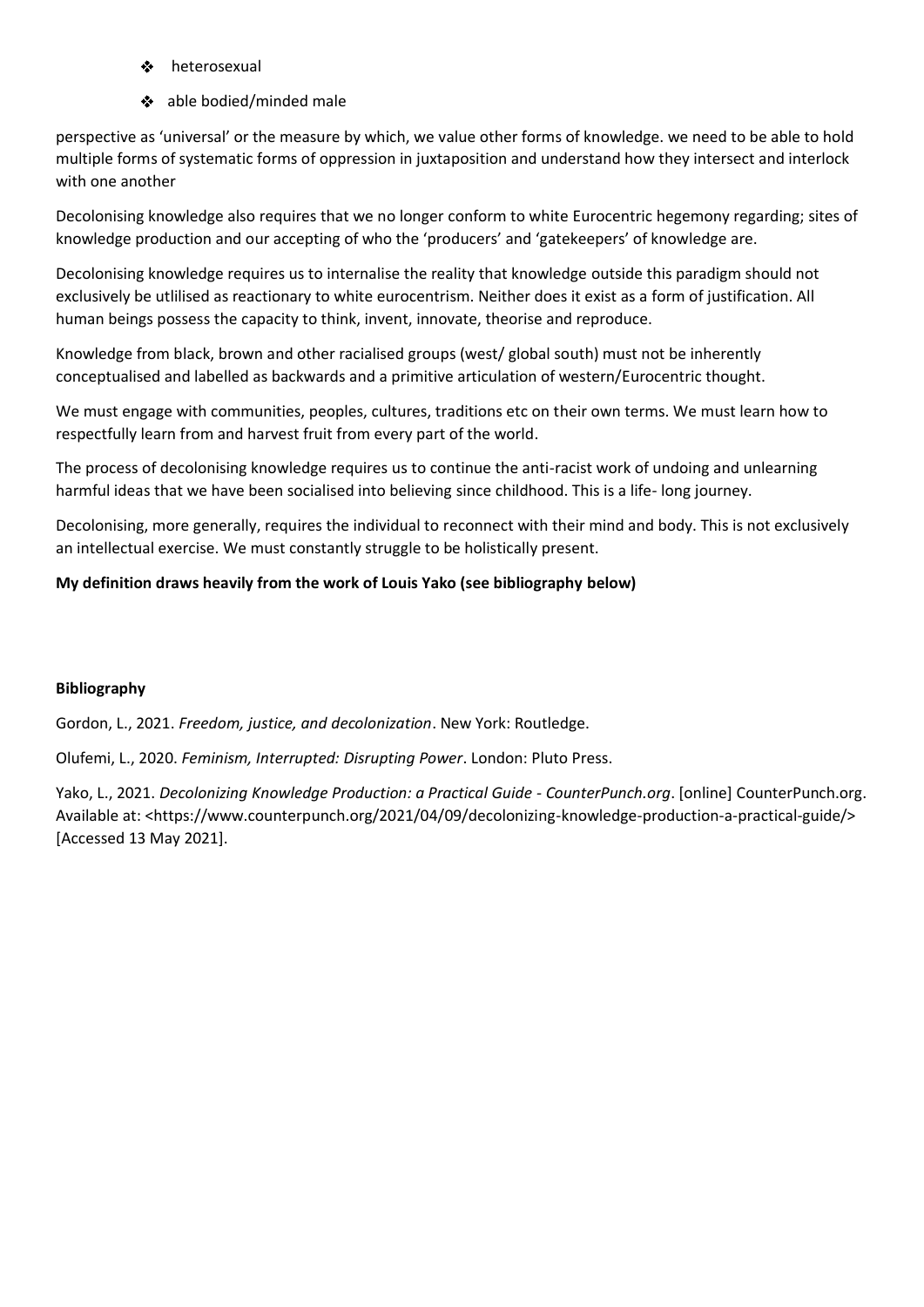# Decolonising the curriculum reference sheet

Whilst it is not possible to explore all of the following at the same time, try to pick a section and follow it consistently throughout the unit/ theme/ particular lesson

- Some may inform your pedagogy/ rhetoric
- Some may be ideas that you will explore with your students

Others may be questions/ themes you ask them to reflect upon beyond the lesson and ask them to consider if and when this occurs in other subjects

Insider- The world being addressed within traditional engagement

# Outsider- How we begin to decolonise

# **What is the hidden event?- Analyse through a socio-political narrative**

- What do we need to 'dig up' in order to complicate the dominant narrative?
- What narratives, acts and realities of violence are being silenced?
- What realities of violence have gone un-mourned?
- What is the 'other life' that all the luxury/ comfort and privilege is predicated on?
- What unsaid and 'hidden' truths needs to be dug up in order to complicate the dominant narrative?

# **How can we animate the inanimate?**

• Analyse the words in the text and their deployment

# **How can we recentre the story to that of the 'other'**

Take an intersectional approach

- Gender
- Race/ Nationality
- Class
- Sexual orientation
- Physical and Psychological ability

## Interlocking

- How do they give life, prop up and galvanise one another?
- How do they interrelate with each other?

## **What does the language used transmit? (Link to recentring other section)**

- What ideas are being transported as normal?
- What power dynamics are at play?
- Who/ what is being expropriated or exploited (before during and after the event in question)?

# **"Allow the flesh to speak"- Allow for the telling of one's own story**

- Engage in first-hand accounts and narratives
- $\triangleleft$  Eg/ Interviews, extracts from primary resources (autobiographies, memoirs, engage with the voices within that period/ context and time)
- This also includes students sharing their individual and historical experience